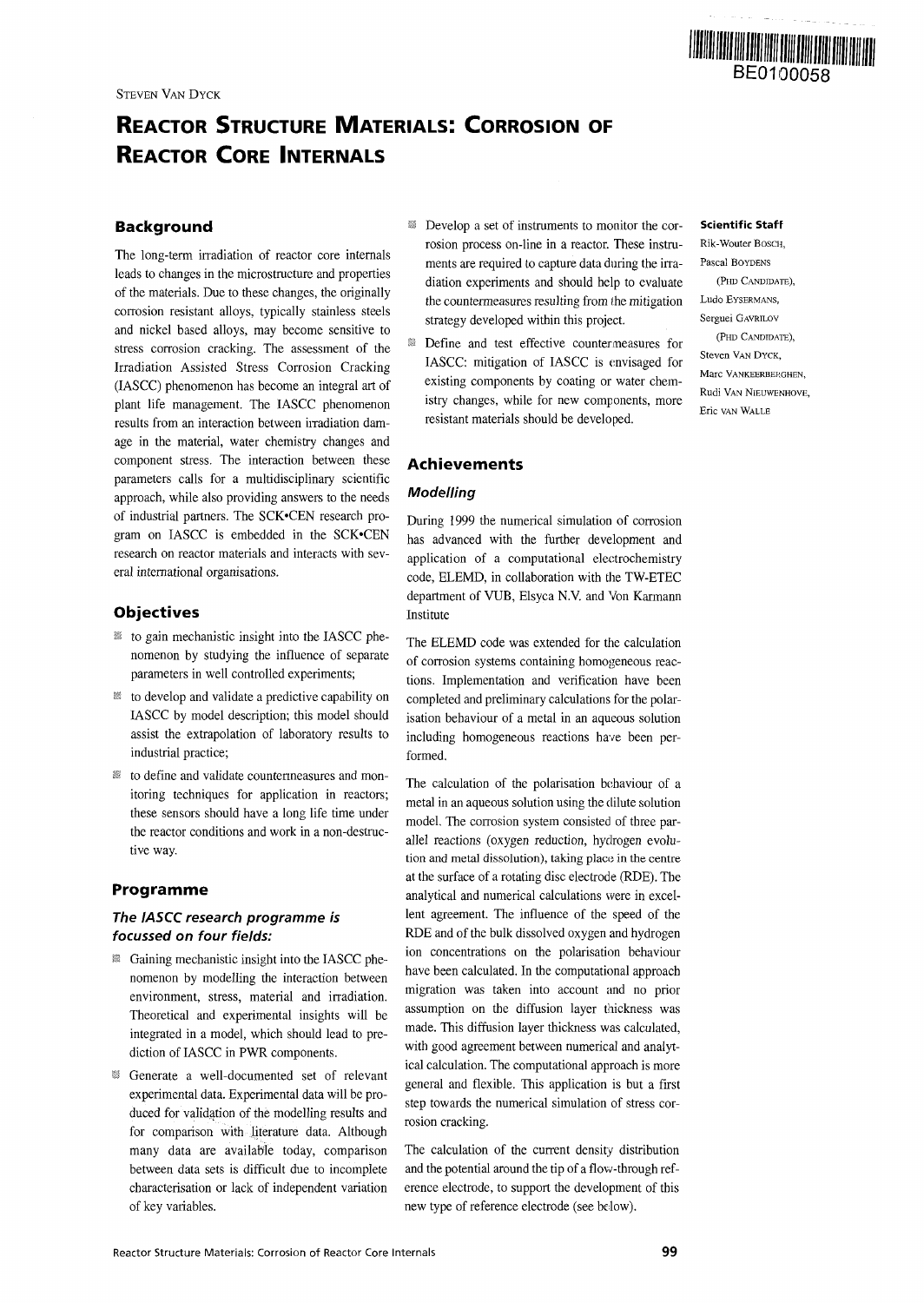Calculations to support the experimentally identified influence of conducting walls on electrochemical measurements.

# **Experiments**

The irradiation of the CORIOLIS (Corrosion Irradiation Off-Line for assessment of IASCC Susceptibility) experiment was finished and the experiment was retrieved from the BR2 reactor at the end of 1999. The design of the CORONA experiment (Corrosion Research Online Assembly) was finalised; it will enter the reactor in 2000. The CORONA experiment is instrumented, so on-line monitoring of the corrosion process by electrochemical noise will be possible. This technique was demonstrated in the cold laboratory (see instruments).

A number of SSRT (slow strain rate tensile) tests has been performed on steam generator alloys in representative secondary water chemistry conditions. These tests support the replacement of alloy 600 by alloy 650 in several aggressive environments.

#### **Instruments**

To monitor the corrosion processes at Pressurised Water Reactor (PWR) relevant conditions, several instruments have been developed within SCK.CEN:

- **EX** Development of a high temperature reference electrode: the corrosion process of a metal in an aqueous environment is reflected by its corrosion potential i.e. the corrosion potential can distinguish between active, passive or localised corrosion (like for example stress corrosion cracking). Such corrosion potential measurements require a reference electrode with a stable and reproducible potential. At high temperatures and high pressures problems occur with the lifetime and stability of the reference electrode. Under PWR-conditions additional complications arise with material stability due to irradiation. This research is focused on the development of a reference electrode that could be used under PWR conditions. Three types were investigated: the cathodically charged palladium reference electrode, the external pressure balanced silver/silver chloride reference electrode (EPBRE), and a new type of flowthrough reference electrode (FTRE). Results to date show that the EPBRE and the FTRE can be used successfully under laboratory conditions.
- <sup>23</sup> A flow through reference electrode has been developed which can work under PWR condi-

tions with an accuracy of  $\pm$  15 mV. The FTRE has a number of clear advantages: 1) simple robust design 2) no maintenance 3) good accuracy 4) no leakage of harmful substances (e.g. KC1) into the loop water. Due to its small and flexible design, the tip of the FTRE can be positioned very close to the sample under investigation. One could even perform very local measurements near the crack region of a compact tension specimen. The FTRE could also be used for measurements on radioactive specimen in a hot cell, provided the tube with the heat-shrinkable PTFE (which is radiation sensitive) is replaced every few months.

- 83 Stress Corrosion Cracking (SCC) detection with Electrochemical Impedance Spectroscopy (EIS): this in-situ electrochemical test method is, in principle, able to detect stress corrosion cracks. A specific advantage of this technique is that a reference electrode is not required to perform the measurements. Results with an experimental test set-up, where stress corrosion cracks were generated in sensitised stainless steel 304 in a Slow Strain Rate Test, showed that with EIS stress corrosion cracks can be monitored. Further research is dedicated to the detection of stress corrosion cracks in aqueous systems at high temperatures and pressures.
- ø Electrochemical noise measurements under PWR conditions: the feasibility of Electro Chemical noise (ECN) to detect cracking in PWR environment has been demonstrated in the cold lab with sensitised stainless steel samples, loaded above their yield strength to accelerate cracking. Sharp ECN spikes are clearly discernible, but up till now, no direct link between a specific crack and a specific ECN signal can be made (it may be possible to obtain spatial resolution with ECN, but the more complex sensors and data analysis would be necessary). It should be noted, however, that the design of the ECN sensor is very important, in order to achieve a sufficiently short response time in order to detect the short spikes (order of 1 second).
- 鬣 Crack growth measurements by the DC reversing potential drop method on CT specimen: the method has been optimised for use in autoclave conditions.
- 鎖 Acoustic emission (AE) detection of stress corrosion cracking in high-temperature water: This technique is applied for example during SSRT tests, where the pull rod of the installation is used as a waveguide, so no instrumentation is needed inside the SSRT autoclave. In principle, AE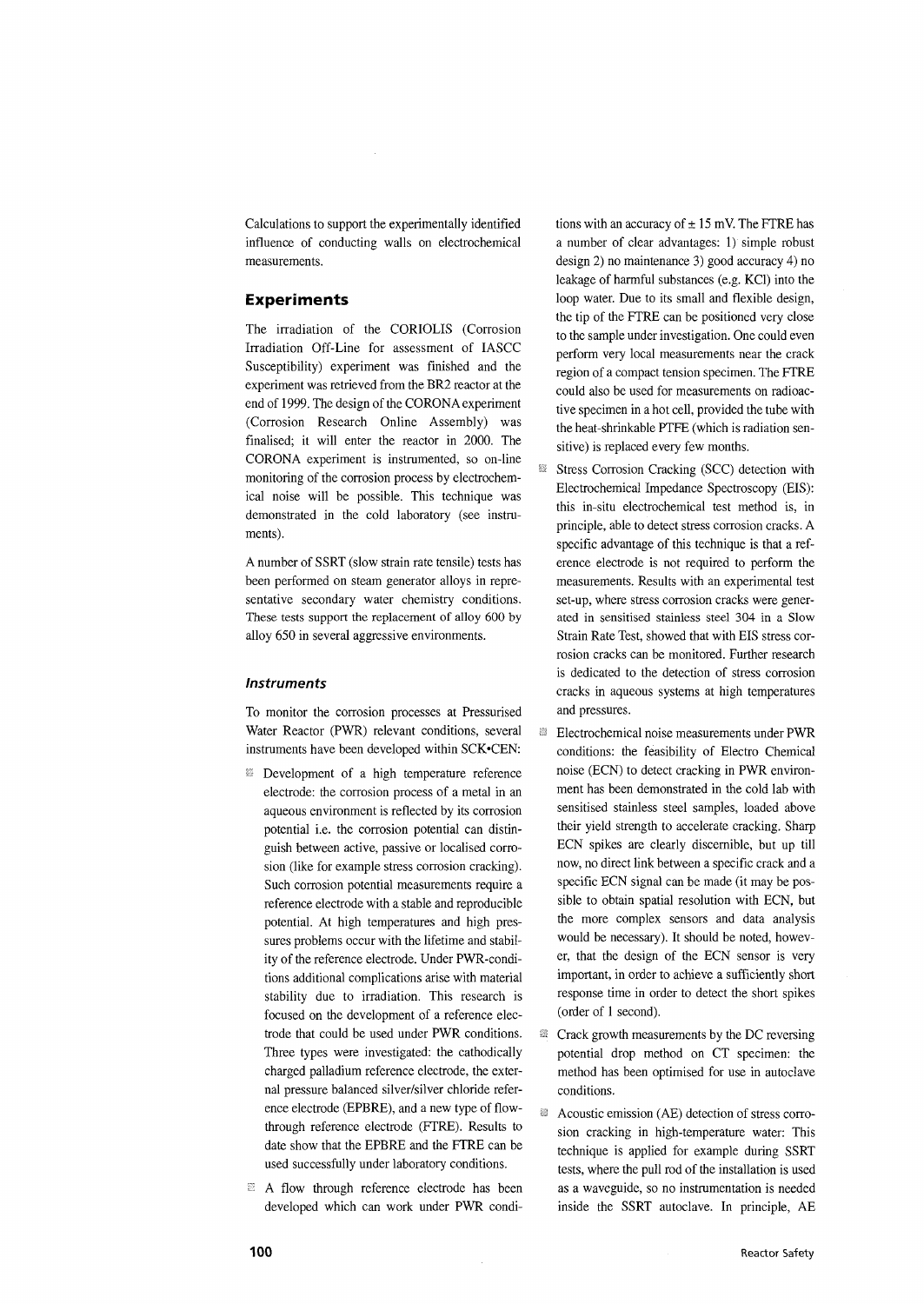measurements are also possible directly on the sample, but this requires the use of special heatresistant sensors (e.g. strontium niobate) and signal cable transmission through the autoclave. The main difficulty, as in the case of ECN, is to relate the signals to physical events such as plastic deformation, crack initiation and propagation and general corrosion. The use of complementary techniques may be required to obtain a relationship between a certain signal pattern and the physical phenomena involved. Indeed, by combining AE and EIS it was possible to identify acoustic emission events as crack initiation events. Several measures (enhanced filtering techniques, better grounding, etc..) have been taken to enhance the sensitivity and reliability of the AE measurements and routine laboratory measurements with AE can now be performed on samples with various geometries (cylindrical, compact tension, etc.).

# **Mitigation**

The study of the application of dielectric zirconia coatings as a countermeasure for IASCC was continued in 1999. The feasibility study of the in-situ application of thin zirconia layers on reactor components was completed with promising results. In order to elucidate the mechanism of mitigation, the electrochemical response of zirconia coatings on stainless steel in high temperature water was further examined. Slow strain rate testing and constant load testing of coated specimens was prepared and will be the subject of continuing work.

# Stehnes son via thu manual

#### **Scientific partners**

- KUL Katholieke Universiteit Leuven, dept. Metaalkunde & Toegepaste Materiaalkunde (Leuven, Belgium): STWW project (IWT) & joint PhD studies
- VUB Vrije Universiteit Brussel, dept. Metallurgie, Elektrochemie en Materialenkennis (Brussels, Belgium): STWW project (IWT) & joint PhD studies
- Laborelec (Linkebeek, Belgium): Consortium agreement for participation in EPRI-CIR & Westinghouse programmes
- EPRI Electric Power Research Institute (Palo Alto, Ca, USA): CIR (Co-operative IASCC Research programme).

HRP Halden Reactor Project (Halden, Norway)

- JAERI Japan Atomic Energy Research Institute (Tokai-mura, Japan); informal exchanges of staff (4 week visit to corrosion research group in 1999).
- VKI Von Karmann Institute

#### **Sponsor**

TEE Tractebel Energy Engineering (Brussels, Belgium): Consortium agreement for participation in EPRi-CIR & Westinghouse programmes; Convention for joint research programme.

#### Sechnite engine and a

#### **Publications**

R. VAN NIEUWENHOVE, "Development of new instruments and detection methods for the study of Irradiation Assisted Stress Corrosion Cracking of structural components of ITER", Annual Report for the Steering Committee of the Association Euratom-Belgian State for Fusion 1999, BLG-833.

S. VAN DYCK, "Irradiation assisted stress corrosion cracking in LWR Core Internals" BLG 814

R-W. BOSCH, P. BOYDENS, M. VANKEERBERGHEN, R. VAN NIEUWENHOVE, S. VAN DYCK "State of the art report on the materials testing capabilities for IASCC susceptibility testing at SCK-CEN",BLG 824, August 1999.

R. VAN NIEUWENHOVE, "Electrochemical Noise Measurements under PWR conditions", journal CORRO-SION, (2000), in press

R. VAN NIEUWENHOVE, R-W. BOSCH, S. GAVRILOV, M. VANKEERBERGHEN, S. VAN DYCK, L. EYSERMANS, "Development of a flow-through reference electrode for PWR conditions", EUROCORR 2000, September 10-14, 1999, London.

R. VAN NIEUWENHOVE, R-W. BOSCH, "Acoustic Emission Detection during Stress Corrosion Cracking at elevated pressure and temperature", EWGAE 2000, 24 th European Conference on Acoustic Emission Testing, May 24—26, 2000, Senile, France

#### **Presentations**

R-W. Bosch, F. Moons, J.H. Zheng, W.F. Bogaerts, "Application of Electrochemical Impedance Spectroscopy for Monitoring of SCC-Cracks", CORROSION 99, 54th Annual Corrosion Conference of the NACE, San Antonio, April 1999.